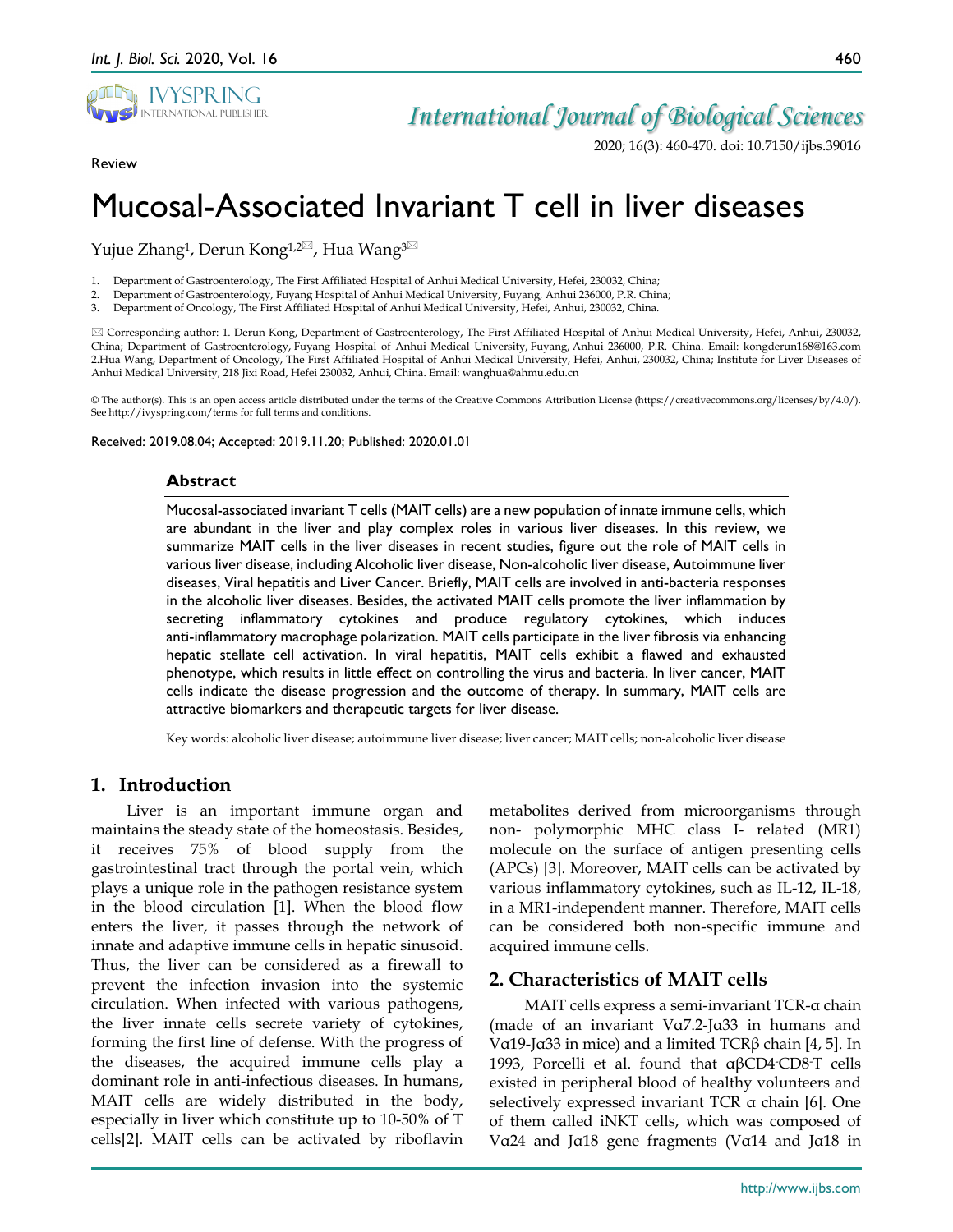mice). The other one was composed of Vα7.2 and Jα33 gene fragments (V  $\alpha$  19 and J  $\alpha$  33 in mice). In 1999, Tilloy et al. [7] validated that the constant expression of TCRα Vα7.2/Vα19-Jα33 resulted from a subset of certain T cells. Until 2003, Treiner et al. [4] found this new T cell population originated from the intestinal mucosa, defined as the mucosal-associated invariant T cells. Once recognizing the nonclassical MHC class IB molecule (MR1) presented by antigen presenting cells (APCs), they could produce a variety of cytokines, involving directly or indirectly in immune responses.

MAIT cells are important lymphocyte subsets, representing 0.1-10% of total T cells [2, 8, 9]. The most common subset population of MAIT cells is CD8+ effector memory phenotype. Double-negative MAIT cells (CD4- CD8- ) also hold a certain proportion. However, CD4+ MAIT cells are relatively rare [10]. Notably, most CD8+ MAIT cells express the homodimer CD8αα and only a few express CD8αβ [11]. MAIT cells are absent in germ-free mice. The latest research explained possible mechanisms. It elucidated that vitamin B2 precursor derivatives 5-OP-RU produced by commensal bacteria entered thymus through mucosal barrier, and induced the maturation of MAIT cells through TCR signal [12]. Considering that exogenous 5-OP-RU could be captured and presented by thymic cells. It is of great significance for clinical and drug research. Nevertheless, MAIT cells are rare in laboratory strains of mice  $(C57BL/6$  and  $BALB/c)$ . The proportion is approximate to 0.6% of T cells in mice liver [13]. Recently, the soluble tetramerized MR1 molecules, refolded with 5-OP-RU Ag can be used to detect MAIT cells in both blood and tissues [13-15]. Meanwhile, many experimental studies used the MAIT cell-deficient mice (MR1-/- ) [4] and the mice with high frequency of MAIT cell (Vα19TCRTg) [16, 17] to explore the possible mechanisms of different diseases. However, two models cannot completely represent human MAIT cells. Firstly, MAIT cells are similar in WT mice and humans. However, the distribution of MAIT cells is lower compared in laboratory mouse strains with human. Secondly, MAIT cells exhibit different phenotype in the TCR transgenic mice, which cannot reflect the normal biology [13]. The result of using transgenic mice to study MAIT cells still need to be further verified in human samples. Besides, the MR1-/- mice were not completely absent [18, 19]. Moreover, MR1 restricted T cells are more diverse than MAIT cells [20], so MR1-deficient mice are not exactly the same as MAIT-deficient mice model. Recent research also discovered CAST/EiJ mouse strain which had more MAIT cells [21] and Traj33KO mice in which MAIT

cells were markedly diminished [22]. However, their application in different disease models still requires further experimental researches.

The phenotype of MAIT cell is essential and important to identify their function (Figure 1). The previous researches have proved that MAIT cells express PLZF, RORγt and T-bet transcription factor [11, 23], consequently regulating the rapid effector function. Besides, MAIT cells also possess a series of specific homing receptors, such as CCR6, CXCR6 [2], beta7-integrins, CXCR3 [24], which targets MAIT cells to the liver, intestines and some inflammatory tissues. Moreover, MAIT cells express a series of innate cytokine receptors such as IL-12R, IL-18R and IL-23R, which is of great importance to respond to these cytokines in pathological conditions without TCR ligation. Notably, different modes of activation express distinct function phenotype. TCR-activated MAIT cells resembled Tc17 phenotype while cytokines-activated MAIT cells were similar to the Tc1 phenotype [25]. Most MAIT cells express the multidrug resistance transporter (ABCB1), which efflux xenobiotics and are resistant to chemotherapy [8, 26]. Upon activation, MAIT cells secrete Th1 and Th17 cytokines, which is involved in infectious and non-infectious inflammatory diseases [27]. In addition, the recent study discovered the chronic stimulation promoted MAIT cells to produce Th2 cytokines [28]. Meanwhile, MAIT cells regulate cytolytic capacity by secreting granzyme B and perforin [23, 29]. However, the recent research also proposed a new opinion that bacterial superantigens turn MAIT cells against each other. Animal models and human cells were used to confirm that MAIT cells became hyperreactive and exhausted when exposed to bacterial superantigens. This exhaustion led to immunosuppression, which increased the risk of secondary opportunistic infections and caused fatal consequences [30].

As an innate immune cell, MAIT cells are playing a pivotal role in immune network. They promoted inflammatory monocyte differentiate into dendritic cells[31], as well as matured monocyte-derived and primary DCs, which helped coordinating the adaptive immune response[32]. During the phase of infection, MAIT cells were necessary for cytokine production and recruiting activated CD4+ and CD8 +T cells [33]. Moreover, MAIT cells may help improve B-cell responses and promote the reactivation and differentiation of memory B cells [34].

The activation and function of MAIT cells could be influenced by multiple factors. As we all know, bacteria species activate MAIT cells in a MR1-dependent manner [35]. This process required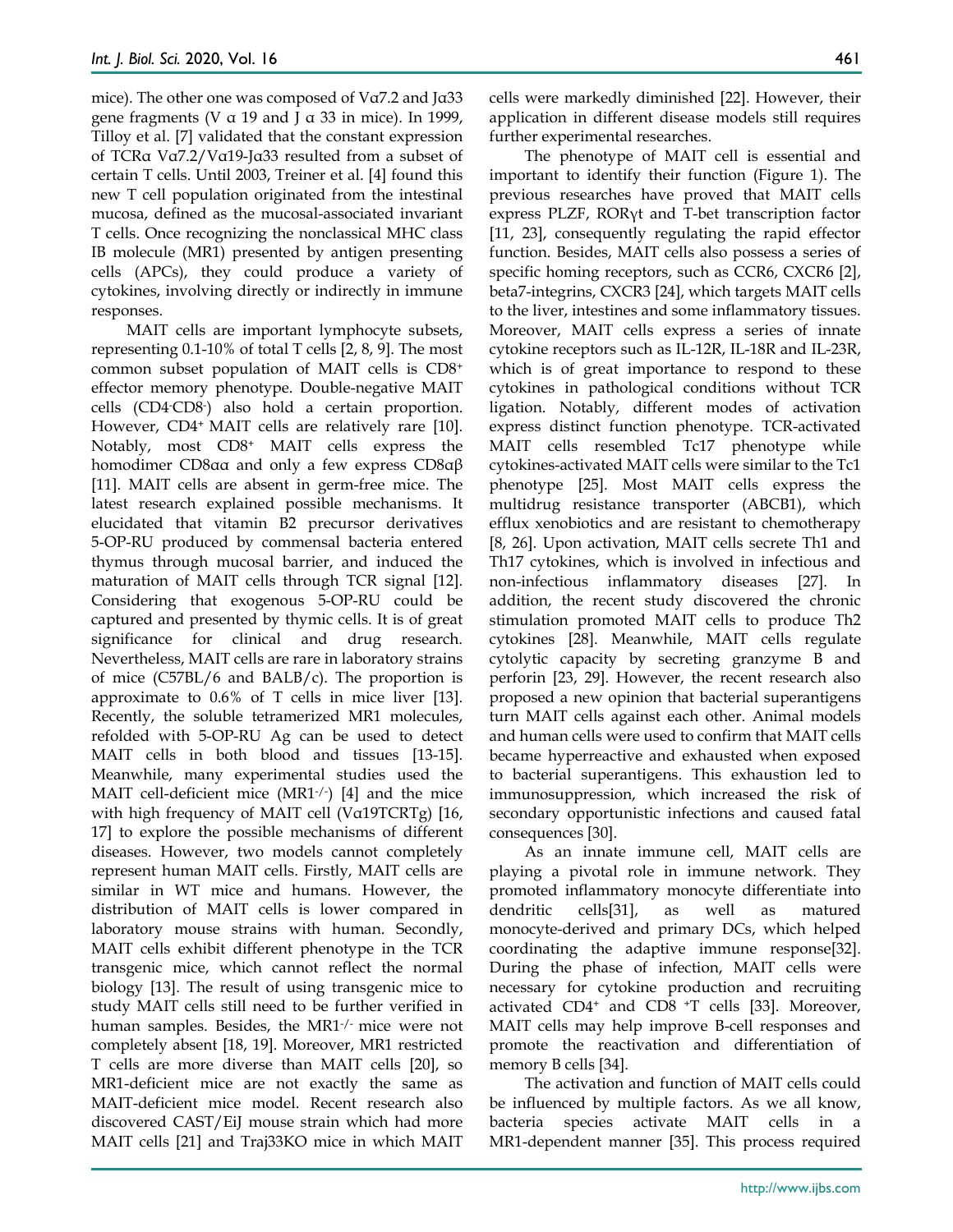both intact bacterial to access an acidified endosomal compartment and the help with APC through NF-kB or interferon signaling pathways [36]. The study has verified bacteria resulted in the reduction of MAIT cells [24]. Furthermore, bacteria become opsonized with IgG and complement, which triggered TNF production of macrophages, thus enhancing the MAIT cell responsiveness [37]. A recent study reported endosomal TLR9 participated in antigen presentation process [38]. Meanwhile, MR1 in different cell lines used an endocytic pathway to activate MAIT cells, independent of bacteria [39]. Cytokines also activated and stimulated MAIT proliferation [40, 41]. Particularly, some studies demonstrated that MAIT cells respond to TLR8-mediated activation by inducing a strong immune response [42]. In addition to the TLR8 agonist, some drugs, such as salicylate, regulated the activity of MAIT cells [43]. Once activated, MAIT cells show their effector functions, including producing cytokines and inducing cytolysis. Sometimes these processes were accompanied with the increasing uptake of glucose [44]. Furthermore, it was also reported that the mTORC1 signaling was relevant to the glycolysis of MAIT cells, leading to altered MAIT cell responses [45]. The recent study discovered TCR

and cytokines can efficiently and synergistically activate human MAIT cells, including TL1A. Besides, the inhibition of TL1A can limit inflammation. Interestingly, TCR-dependent triggering of MAIT cells can play an important role in tissue repair [46]. At the same time, another study also confirmed activated MAIT cells expressed a tissue repair phenotype in both human and mice [47].

It was interesting to note that most studies discovered the obvious decrease in circulating MAIT cells. However, the reason for this change is less clear. Some studies found the peripheral MAIT cells were age-related and changed with age [48-50]. The most common explanation for the reduction was attributed to the apoptosis [17, 51]. Controversially, some researchers found that the decrease may be due to the cell exhaustion [52-54]. In addition, the specific microenvironment may ascribe to this change, possibly through activation-induced cell death, such as microbial translocation, chronic inflammatory conditions [55]. As well, with the tissue specimen, some researchers found that the circulating MAIT cells may migrate to the inflamed tissues, with the upregulation of chemokine receptors [9, 52]. Besides, the repetitive cytokine stimulation also led to the decrease in MAIT cell frequencies [56, 57].



Figure 1. The characteristics of MAIT cell. MAIT cells are defined as CD3+CD161+Vα7.2+ lymphocytes. Most MAIT cells are CD8+T subset. The MR1-5-OP-RU and TCRβ can define MAIT cells. MAIT cells possess homing receptors CCR6, CXCR6, β7-integrins and CXCR3 to migrate to the liver, intestines and some inflammatory tissues. MAIT cells express cytokine receptors IL-12R and IL-18R, which can be activated by different cytokines. Meanwhile, MAIT cells have the multidrug resistance transporter (ABCB1). Once being activated, MAIT cells produce Th1 and Th17 cytokines, such as TNF-α, IFN-γ, IL-17. Meanwhile MAIT cells release granzyme B and perforin to kill the infected cells. This picture was adapted from the reference [91].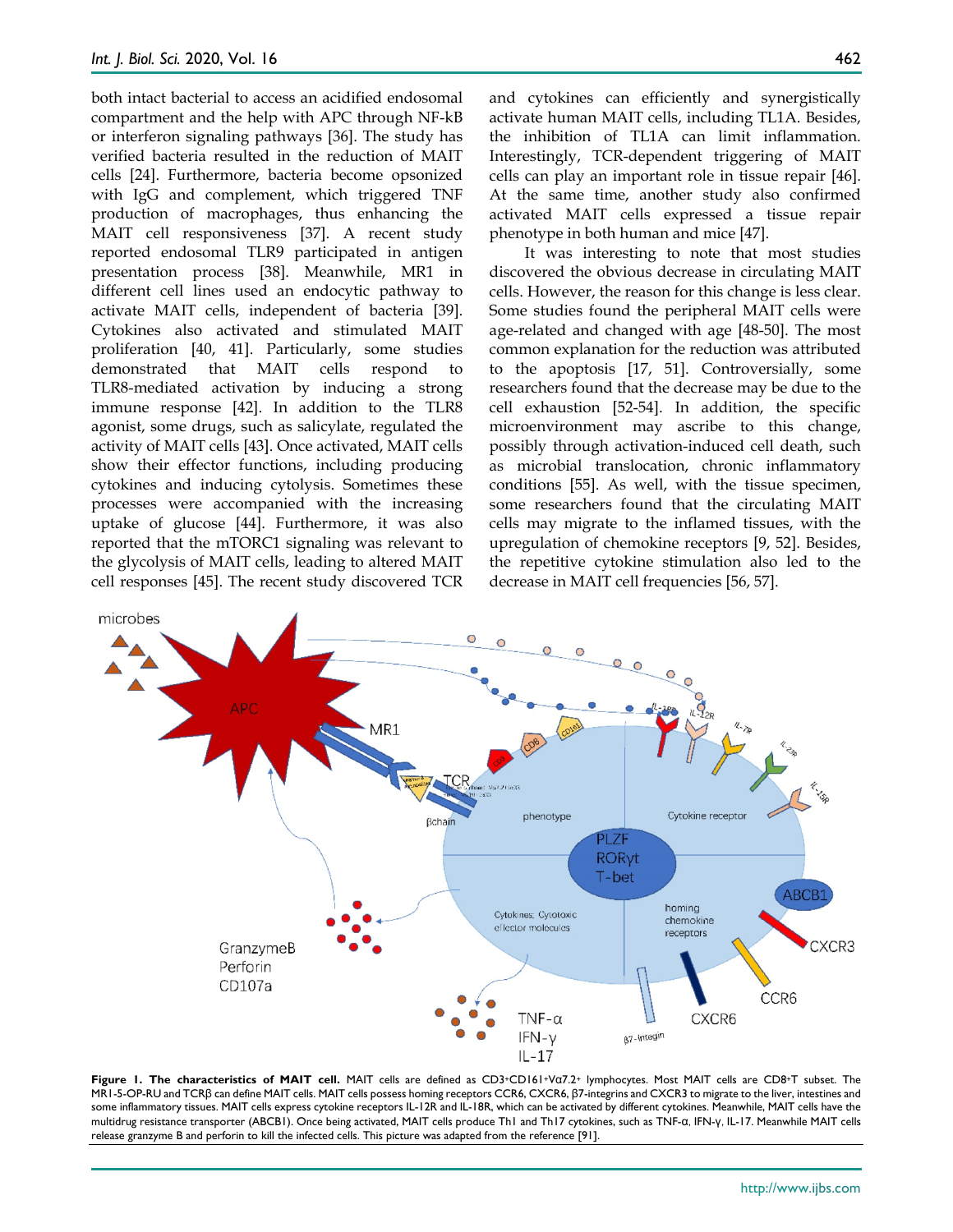Recently, increasing studies focus on MAIT cells. Some research has shown that MAIT cells played a protective role in various infections, such as bacteria [27, 58], viruses [59]. It was also demonstrated that MAIT cells were involved in tumors [60, 61]. Meanwhile, flawed MAIT cells contributed to the progression of the pathogenesis in immune diseases [62, 63]. Interestingly, MAIT cells also played a necessary role in metabolic diseases [45, 64] and parasitic diseases [65].

Due to the large amount of MAIT cells in the human liver, mounting evidence suggested that MAIT cells played complex roles in regulating different liver disease. Jeffery et al. found the phenotype and role of MAIT cells in various etiological chronic liver diseases, and analyzed the localization of MAIT cells in liver, which proved MAIT cells mainly concentrated in the bile ducts, portal tracts and hepatic sinusoids [9]. Hence, other researches also examined the distribution of MAIT cells with liver samples, demonstrating MAIT cells preferentially resided in portal tracts other than in the parenchyma [66]. Besides, MAIT cells were associated with liver fibrosis. Some studies found MAIT cells could accumulate in fibrotic septate in diseased livers [57]. MAIT cells in the liver may be induced apoptosis. Meanwhile they may redistribute in the liver. Therefore, it is not yet uncertain what changes MAIT cells may happen in liver.

### **3. MAIT cells in liver diseases**

#### **Alcoholic liver disease**

Currently, Alcoholic liver disease (ALD) has gradually become one of main causes of chronic liver disease [67]. A latest research demonstrated that the level of consumption which can reduce the health loss is zero by analysis for the Global Burden of Disease Study [68]. The basic stages of alcoholic liver disease include liver inflammation, hepatocyte regeneration disorder and translocation bacteria [68]. We concluded that one of the major functions of MAIT cells is to inhibit bacteria. Riva et al. [24] explored the relationship between liver, intestinal immunity and the effect of MAIT cells in ALD. They emphasized that it was more evident in severe alcoholic hepatitis (SAH) patients with severe bacterial infection, accompanying with the obvious reduction in MAIT cells. In addition, they also confirmed that it was fecal bacteria that induced functional impairments and reduction of MAIT cells from ALD. However, they just put attention to the SAH and ARC patients; we can't imagine what changes would happen in the patients involving binge drinking, alcoholic fatty liver and chronic drinking without liver disease. Besides, the depletion of circulating MAIT cells contributed to the caspase-dependent apoptosis in this article. What about other programmed or accidental cell death elucidating this phenomenon?



Figure 2. MAIT cells in different liver diseases. In alcoholic liver disease, gut bacterial directly affect the function of MAIT cells. In nonalcoholic fatty liver disease, FFA stimulates Kupffer cells, which activates MAIT cells to produce IL-4. As a result, activated MAIT cells promote macrophage to polarize. In autoimmune liver disease, MAIT cells are a profibrogenic and proinflammatory cell population. In viral liver disease, MAIT cells exhibit cell exhaustion and impaired effector function. In liver cancer, MAIT cells show activated and exhausted phenotype. Meanwhile, MAIT cells enhance the progression of cancer. This picture was adapted from the reference [92].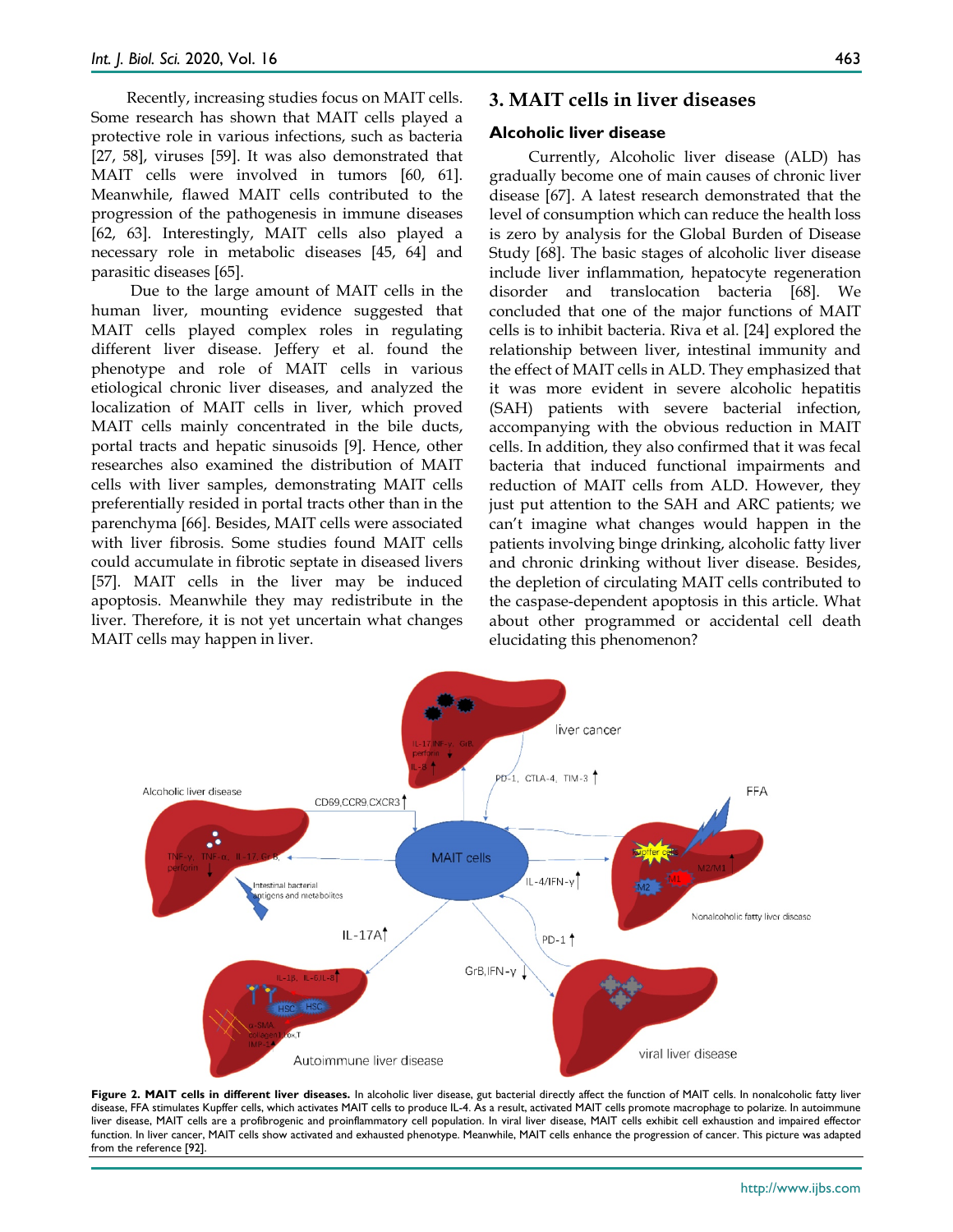#### **Table 1.** MAIT cells in liver diseases

| Disease                                      | frequency       |                                                                                                | phenotype                                                                                                                                    |                                                                                                                             | function                                                                                                                                            |                                                                                                      | Reference |
|----------------------------------------------|-----------------|------------------------------------------------------------------------------------------------|----------------------------------------------------------------------------------------------------------------------------------------------|-----------------------------------------------------------------------------------------------------------------------------|-----------------------------------------------------------------------------------------------------------------------------------------------------|------------------------------------------------------------------------------------------------------|-----------|
|                                              | blood           | tissue                                                                                         | blood                                                                                                                                        | tissue                                                                                                                      | blood                                                                                                                                               | tissue                                                                                               |           |
| Alcoholic liver diseases                     |                 |                                                                                                |                                                                                                                                              |                                                                                                                             |                                                                                                                                                     |                                                                                                      |           |
| $AH/SAH$ ↓                                   |                 | L,                                                                                             | Beta7-integrin-<br>CXCR3/CCR9/CX3CR1/IL7R-<br>IL-18R/caspase3/CD26/DPP4high-<br>CD69/HLA-DR Î<br>LAG3/Ki67/CD57/TIM-3-<br>PD-1 $\uparrow$ /- | $\alpha$ 4/ $\alpha$ E integrins $\uparrow$<br>CXCL10 <sup>1</sup>                                                          | IFN- $\gamma$ /TNF- $\alpha$ /<br>Perforin-<br>IL-17↓/CD107a↓<br>RORC/RORrt/ZBTB16 $s \downarrow$<br>/PLZF/Eomes/T-bet↓<br>GranzymeB-/ 1            | RORC/ROR 24<br>rt/ZBTB16/<br>PLZF/Eome                                                               |           |
| <b>HDC</b>                                   | $\downarrow$    |                                                                                                | Caspase3-<br>CD69/CD38/TIM-3/PD-1-                                                                                                           |                                                                                                                             |                                                                                                                                                     |                                                                                                      | 70        |
| ARC                                          | $\downarrow$    | $\downarrow$                                                                                   | CD25/CD69↑Ki-67↑<br>TIM-3/PD-1/Bcl-2-                                                                                                        | TIM-3/PD-1/HLA-DR 1<br>$CD25/CD69 \downarrow$                                                                               | IL-17 $\uparrow$ GranzymeB $\downarrow$<br>IFN- $\gamma$ /TNF-                                                                                      | IL-17 $\uparrow$<br>GranzymeB<br>/IFN- $\gamma$<br>/TNF-                                             | 17        |
| Non-alcoh $\downarrow$<br>olic liver         |                 |                                                                                                | CD69/PD-1/CXCR6<br>CCR5high_                                                                                                                 |                                                                                                                             | IFN- $\gamma$ /TNF- $\alpha$ ↓ IL-4<br>$\mathbf{r}$                                                                                                 |                                                                                                      | 73        |
| disease                                      |                 |                                                                                                |                                                                                                                                              |                                                                                                                             | $IL-10-$                                                                                                                                            |                                                                                                      |           |
| Autoimmune liver disease                     |                 |                                                                                                |                                                                                                                                              |                                                                                                                             |                                                                                                                                                     |                                                                                                      |           |
| AIH                                          | $\downarrow$    | $\uparrow$ /-                                                                                  | CD69 <sup>1</sup>                                                                                                                            |                                                                                                                             | GranzymeB $\uparrow$ IFN- $\uparrow \downarrow$ Granzyme B 57,75                                                                                    | ↑                                                                                                    |           |
| PSC                                          | $\downarrow$    | $1/1$ /-                                                                                       | CD69/CD56/NKG2D/HLA-DR/CT<br>LA-4/CD39/CD38 1<br>CD28/CD127/CXCR6↓<br>PD-1 $\uparrow$ /-                                                     |                                                                                                                             | CD107a/TNF/IFN- $\gamma$<br>$\downarrow$                                                                                                            |                                                                                                      | 57,77     |
| PBC                                          | $\downarrow$    | $1/1/-$                                                                                        | CD38/CD25/ Caspase3/VLA-4/<br>TIM-3/CXCR6 Î<br>CD69/ IL-7R/IL-18R↓<br>CCR6 $\uparrow$ /-<br>CCR5/NKG2D-                                      | $CD69$ $\uparrow$<br>IL-7R/IL-18R/NKG2D-                                                                                    | PMA stimulation:<br>IL-17/GranzymeB 1<br>IFN- $\gamma$ /TNF $\downarrow$<br>TCR stimulation: IL-17/<br>TNF- $\alpha$ /IFN- $\gamma$  <br>GranzymeB- |                                                                                                      | 57,66,76  |
| Viral hepatitis                              |                 |                                                                                                |                                                                                                                                              |                                                                                                                             |                                                                                                                                                     |                                                                                                      |           |
| <b>HBV</b>                                   | $\downarrow$ /- | $CD69 \downarrow$ /-<br>CD38/PD-11<br>CD25/2B4-<br>$CTLA-4/$<br>TIM-3/ HLA-DR<br>$\uparrow$ /- |                                                                                                                                              | Granzyme $B \uparrow / \downarrow$ /-<br>IFN- $\gamma$ / TNF- $\alpha$ -/ ↓<br>Perforin-                                    |                                                                                                                                                     |                                                                                                      | 53,79,80  |
| $HCV/HIV \downarrow$                         |                 | $\downarrow$ /-                                                                                | CD69/CD38/HLA-DR/PD-1/CD107<br>a Î                                                                                                           |                                                                                                                             | IFN- $\gamma \downarrow$ TNF- $\alpha \downarrow$<br>GranzymeB $\downarrow$ / $\uparrow$<br>$IL-17-$                                                |                                                                                                      | 81-85     |
| <b>HDV</b>                                   | $\downarrow$    | $\downarrow$                                                                                   | CD38/HLA-DR/PD-11<br>CD28/CD127↓<br>Ki-67/PLZF/Eomes/T-bet-                                                                                  |                                                                                                                             | IFN- $\gamma$ $\uparrow$<br>CD107a/GranzymeB↓                                                                                                       |                                                                                                      | 56        |
| Liver cancer                                 |                 |                                                                                                |                                                                                                                                              |                                                                                                                             |                                                                                                                                                     |                                                                                                      |           |
| Hepatocell $\downarrow$<br>ular<br>carcinoma |                 | $\downarrow$                                                                                   | CCR7-CD45-RA-CD45RO+CD95+<br>CD38/HLA-DR-<br>$CD160 \downarrow$<br>$CTLA4/TIM-3/PD-1$ <sup>↑</sup>                                           | CD28/CD127↓<br>CD38/HLA-DR Î<br>CCR6/CXCR6/CCR9↓<br>CXCR3/CCR2↑CCR5high_<br>$CTLA4/TIM-3/PD-1$ $\uparrow$<br>BAX/BID/Bcl-2- | IFN- $\gamma$ /IL-17 $\downarrow$                                                                                                                   | IFN- $\gamma$<br>$/$ IL-17 $/$<br>GrB/perfori<br>n l<br>IL-8 $\uparrow$<br>$IL-4/IL-10/$<br>$IL-22-$ | 89        |
| Hepatic<br>metastasis                        | $\downarrow$    | $\downarrow$                                                                                   |                                                                                                                                              | $IL-12R/IL-18R-$                                                                                                            |                                                                                                                                                     | IFN- $\gamma$ $\downarrow$                                                                           | 90        |

SAH: severe alcoholic hepatitis; ARC: Alcohol-related liver cirrhosis; AH: alcoholic hepatitis; HDC: heavy drinkers without overt liver disease; AIH: autoimmune hepatitis; PSC: primary sclerosing cholangitis; PBC: primary biliary cholangitis; EOMES: Eomesodermin; PLZF: promyelocytic leukemia zinc finger; RORγ T: retinoic acid-related orphan receptor γT; T-bet: T-box expresses; TCR: T cell receptor; PMA: phorbol 12-myristate 13-acetate; IFN: interferon; IL: interleukin; TNF: tumor necrosis factor; CCR: CC-chemokine receptor;PD-1: programmed cell death 1;TIM3: T cell immunoglobulin and mucin domain-containg;

↑increase↓decrease**-** comparable; compared with blood or tissue from healthy individuals or with unaffected tissues.

Meanwhile, we could summarize that shortterm drinking abstinence had no effect in MAIT cell levels. Nevertheless, Wei Li et al. [70] explored that long-term alcohol abstinence partially reversed MAIT cell abnormalities. However, the residual MAIT cells in alcoholic hepatitis (AH) patients were highly activated with high levels of activation markers CD69, CD38, HLA-DR. Unlike the previous study, Wei Li reported that MAIT cells can express higher levels of exhaustion marker PD-1, not observing an increase in apoptotic of MAIT cells in AH patients.

In addition to their antibacterial functions, MAIT cells are a profibrogenic immune cell population [17]. This research showed that both blood MAIT cells and liver MAIT cells reduced in the alcoholic cirrhosis. This is different from the previous study which found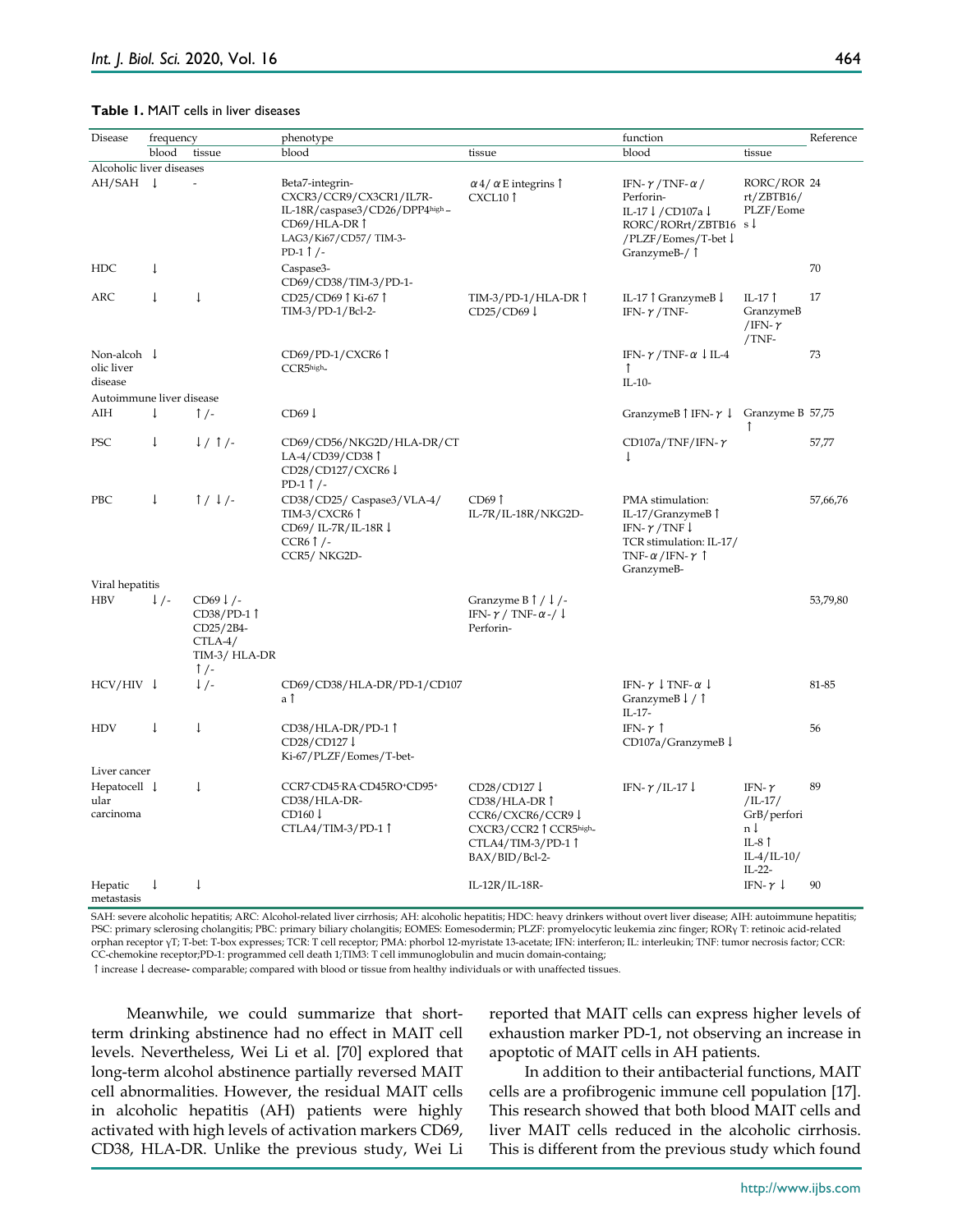that intrahepatic MAIT cells in ALD were not deleted. Pushpa Hegde demonstrated that intrahepatic MAIT cells accumulated in the fibrotic septa [17]. In vivo and vitro experiments validated the profibrogenic properties of MAIT cells. Furthermore, their findings suggested that activated MAIT cells promoted the transformation of hepatic myofibroblasts to a proinflammatory phenotype, characterized by increasing production of IL-8 and IL-6.

These studies opened a new direction on the fields of MAIT cells. Bin Gao et al. [71] confirmed MAIT cells likely exerted an important role in controlling the bacterial infection though MAIT cells had defects in the frequency and function among ASH patients. He also suggested that there are more aspects to explore. We can study the intrahepatic and gut MAIT cells in SAH patients in detail. Then, we can relate the gut-liver axis with MAIT cells. Finally, we can also study bacteria how to affect MAIT cells in ALD patients. In addition to these thoughts, we need to make some researches to investigate the characteristics of MAIT cells in patient at different stages of ALD disease. We should learn more about the relationship between the MAIT cells and the immune network in the liver.

#### **Non-alcoholic fatty liver disease**

It is reported that 25% adult has non-alcoholic fatty liver disease (NAFLD) [72]. NAFLD is also a chronic inflammation associated with a high-fat diet and an imbalance in intestinal microbial homeostasis. As well, NAFLD is generally closely related to metabolic diseases, most patients have insulin resistance as well as lipid metabolism disorder. Lately, YM. Li et al. [73] indicated that MAIT cells may have a positive effect on NAFLD patients through producing regulatory cytokines including IL-4 and IL-10, resulting in anti-inflammatory macrophage polarization. MAIT cells regulate immune response and reduce the liver inflammation. In their study, they found high free fatty acids could increase MR1 expression in Kupffer cells. The number of MAIT cells in the liver positively correlated with NAFLD activity score. As well, there was a connection between the circulating MAIT cells frequency and clinical parameters relevant to the metabolic diseases. Comparing with the MAIT cell deficient MCD mice, we confirmed MAIT cells can alleviate inflammation. However, what accompanied is that MAIT cells may contribute to the liver fibrosis [17]. It is necessary to assess the advantages and disadvantages of MAIT cells in NAFLD patients. Meanwhile, we found MAIT cells attenuated lipid deposition in the liver. Interestingly, MAIT cells could accumulate in the adipose tissue among obese patients [64]. The

relationship between the distribution and function of MAIT cells with lipid metabolism may become new research directions.

Considering that NAFLD encompasses a series of disorders, such as diabetes, obese, hyperlipidemia, we also put our insight into the roles of MAIT cells in the metabolic disease. Rouxel et al. [52] explained the cytotoxic and regulatory roles of MAIT cells in type 1 diabetes. They highlighted the MAIT cells are of importance in the maintenance of gut integrity and the effect on anti-islet autoimmune response. By analyzing MAIT cells in patients, they deemed circulating MAIT cells as a new biomarker of progression in T1D. Besides, the animal research confirmed the effect of MAIT cells was distinct in the pancreas and the gut mucosa. In pancreas, MAIT cells correlated with the diseases progress. They could produce granzyme B and IFN-γ, which directly killed β-cells and aggravated the diseases. In contrary, MAIT cells showed their friendly side in the intestine. MAIT cells could secret IL-17A and IL-22 to increase the tight-junction proteins. Therefore, it still needs to investigate the regulatory mechanism of MAIT cells in diabetes. Nowadays, increasing attention has been paid to the study of dysbiosis of the microbiome and bacterial overgrowth in patients with NAFLD. Importantly, MAIT cells participate in the protection of intestinal barrier. Besides, they are related to the gut dysbiosis. So, it will be promising to make a further research on the link between MAIT cells with the gut microbiota in NAFLD patients.

## **Autoimmune liver disease**

Autoimmune immune liver disease (AILD) is characterized by chronic inflammation in the liver which is caused by autoimmune response. AILD contains autoimmune hepatitis (AIH), primary biliary cholangitis (PBC), primary sclerosing cholangitis and any overlap syndrome between the three diseases. AIH targets hepatocytes and is mainly related to hepatocyte injury. The objective of autoimmune attack of PBC and PSC are bile duct epithelial cell, which are characterized by cholestasis. However, those diseases are all accompanied by inflammation and fibrosis [74].

Böttcher et al. [57] found that MAIT cells were depleted in both peripheral blood and liver tissue in AILD patients. Meanwhile, intrahepatic MAIT cells tended to decrease with increasing fibrosis stage. The decrease was associated with long-term exposure to cytokines and bacterial antigens, which down-regulated the T-bet and EOMEs, resulting in cell exhaustion. Meanwhile, activated MAIT cells could secrete IL-17A, which induced HSC proliferation. Renand et al. [75] put their attention on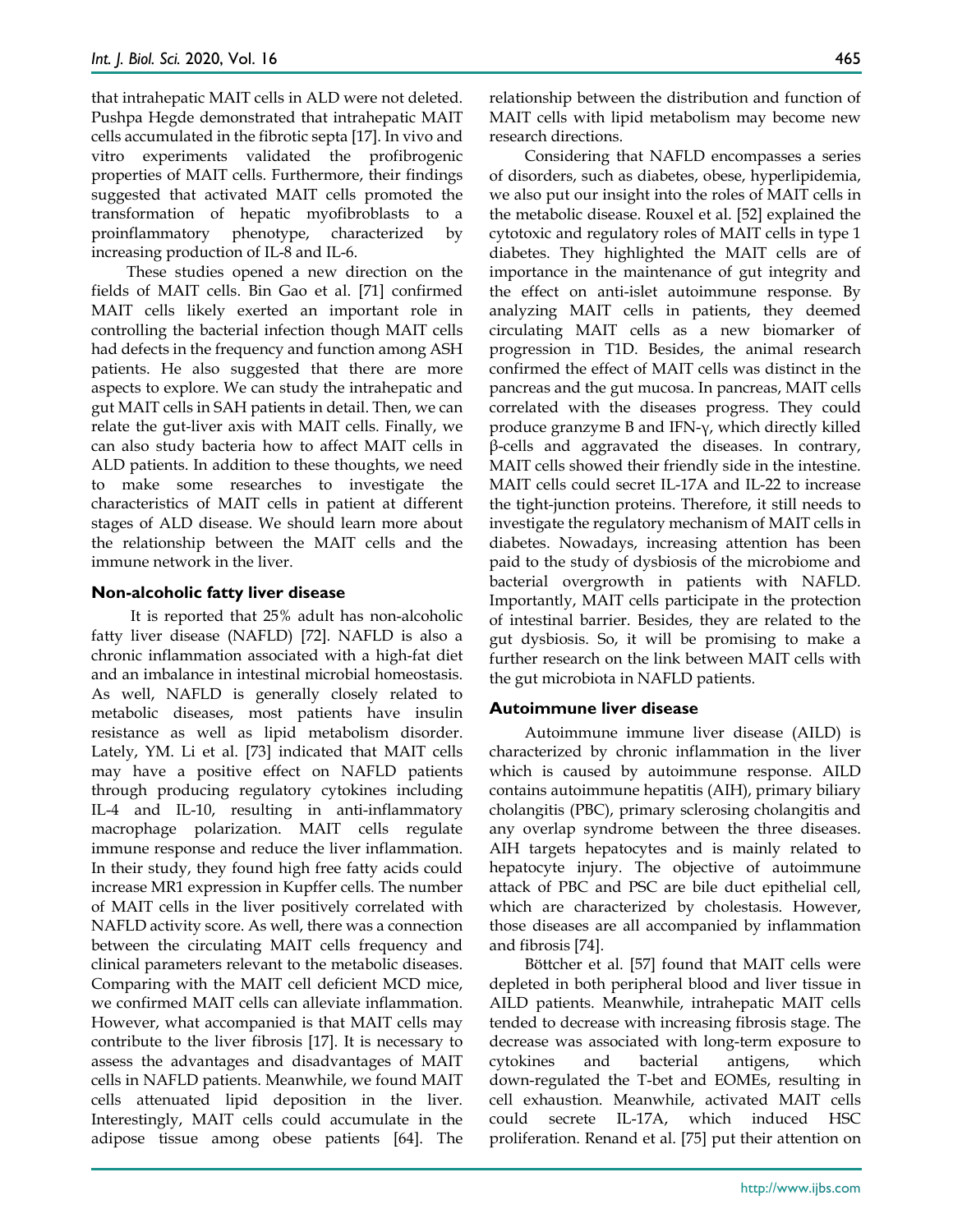Type 1 Autoimmune Hepatitis. They found the circulating MAIT cells may recruit to the inflammatory liver, dominantly accumulating in the portal tract. They also summarized the granzyme B expression by MAIT cells correlated with the fibrosis. Setsu et al. [76] focused on the PBC patients. MAIT cells were obviously reduced, along with expressing lower levels of activation markers CD69 and IL-7 receptor. The cytokine productions of MAIT cells also were impaired. After ursodeoxycholic acid (UDCA) treatment, the aforementioned changes were not fully recovered, which may account for the persistent inflammation in the liver. Jiang et al. [66] discovered the increase in MAIT cells in liver tissues among PBC patients. They also verified that abnormalities of circulating MAIT cells from PBC patients can be attenuated after 6 months of UDCA treatment. Importantly, they connected the effect of MAIT cells with cholic acid, which is essential in the pathological mechanism of PBC. The cholic acid could stimulate IL-7 expression in hepatocytes through activation of FXR. The increasing IL-7 induced phosphorylation of STAT5 in MAIT cells, which enhanced cytokine production. Seth et al. [77] assessed the effect of MAIT cells on PSC, which is known for the injury of bile ducts. They explored the MAIT cells in human bile ducts through biliary brush samples, which obtained from endoscopic retrograde cholangiopancreatography (ERCP). They confirmed an obvious increase in MAIT cells. However, they did not further evaluate the function of MAIT cells in bile duct. In agreement with previous reports, they found MAIT cells were lost from circulation and presented an activated and impaired phenotype.

According to these scientific researches, we can conclude MAIT cells were depleted in the circulating blood and showed an activated and impaired phenotype. However, the change in intrahepatic MAIT cells was controversial. Also, in the context of immune liver diseases, are there any other effects except antimicrobial and profibrogenic effects? Maybe we should focus more on the mechanism of immune responses and cholestasis with MAIT cells. It is important to explore the mechanism they communicate with each other.

## **Viral hepatitis**

Chronic hepatitis B virus infection is a major global health threat [78]. The IFN-γ is an important antiviral cytokine. Intrahepatic MAIT cells are the most important innate effector cells secreting IFN-γ[42]. Many researches concentrated on the production of IFN-γ and granzyme B of MAIT cells in chronic viral liver diseases. Yong et al. [79] investigated HBV DNA+ and HBV DNA- patients,

they discovered peripheral MAIT cells significantly reduced and produced less granzyme B and IFN-γ, which correlated with the levels of CD69 expression. However, in another study by Boeijen [80], MAIT cells were not depleted in blood of chronic hepatitis B patients. This discrepancy may be attributed to many factors. The possible causes may include the number of patients in the experimental group, the different phase of disease and the limitation of individual difference. We still need a long-term and comprehensive study. However, Yong et al. [53] also indicated that the decrease may be driven by HBV-induced chronic immune activation. The high expression of PD-1 on MAIT cells could predict plasma HBV-DNA levels. The study also gave us another direction to further investigate, on which we can block co-inhibitory molecule expression in order to restore function of MAIT cells.

Hepatitis C infection is also a research hotspot. Bolte et al. [81] analyzed chronic HCV infection patients during antiviral therapy. The frequency of MAIT cells in both blood and liver were decreased before the therapy. The decrease of MAIT cells were related to chronic inflammation in the liver, which was caused by chronic HCV infection. After 4 weeks later of antiviral therapy, the frequency of hepatic MAIT cells increased with the decrease of hepatic inflammation. However, the change of circulating MAIT cells was undiscovered. Additionally, MAIT cells in the liver were associated with the decrease in their activation status and cytotoxic effector function by 4 weeks antiviral therapy. Besides, MAIT cells also expressed a high level of degranulation marker CD107a. However, the ability to respond to E. coli stimulation in chronic HCV infection decreased, which demonstrated that their defense mechanisms against bacterial infection was impaired. Likewise, Hengst et al. [82] reported the phenotype and function of MAIT cells in chronic HCV patients who were observed within IFN-free therapy. However, they just collected the blood sample. They confirmed MAIT cells were severely reduced and nonreversible with IFN-free therapy. Also, the higher expression of granzyme B, HLA-DR, PD-1 and CD69 represented the activated and exhausted phenotype. Importantly, the impaired response to MR1-dependent was once again confirmed. Lately, there were also some articles about how HCV/HIV co-infection impacted MAIT cells [83, 84], these studies only seized on the changes of MAIT cells, including frequency and cytokine production. Interestingly, the latest research on the relationship between MAIT cells and HIV- and/or HCV-infected patients found that the mono- and coviral infection caused dysbiosis, which hampered the antibacterial function of MAIT cells. They also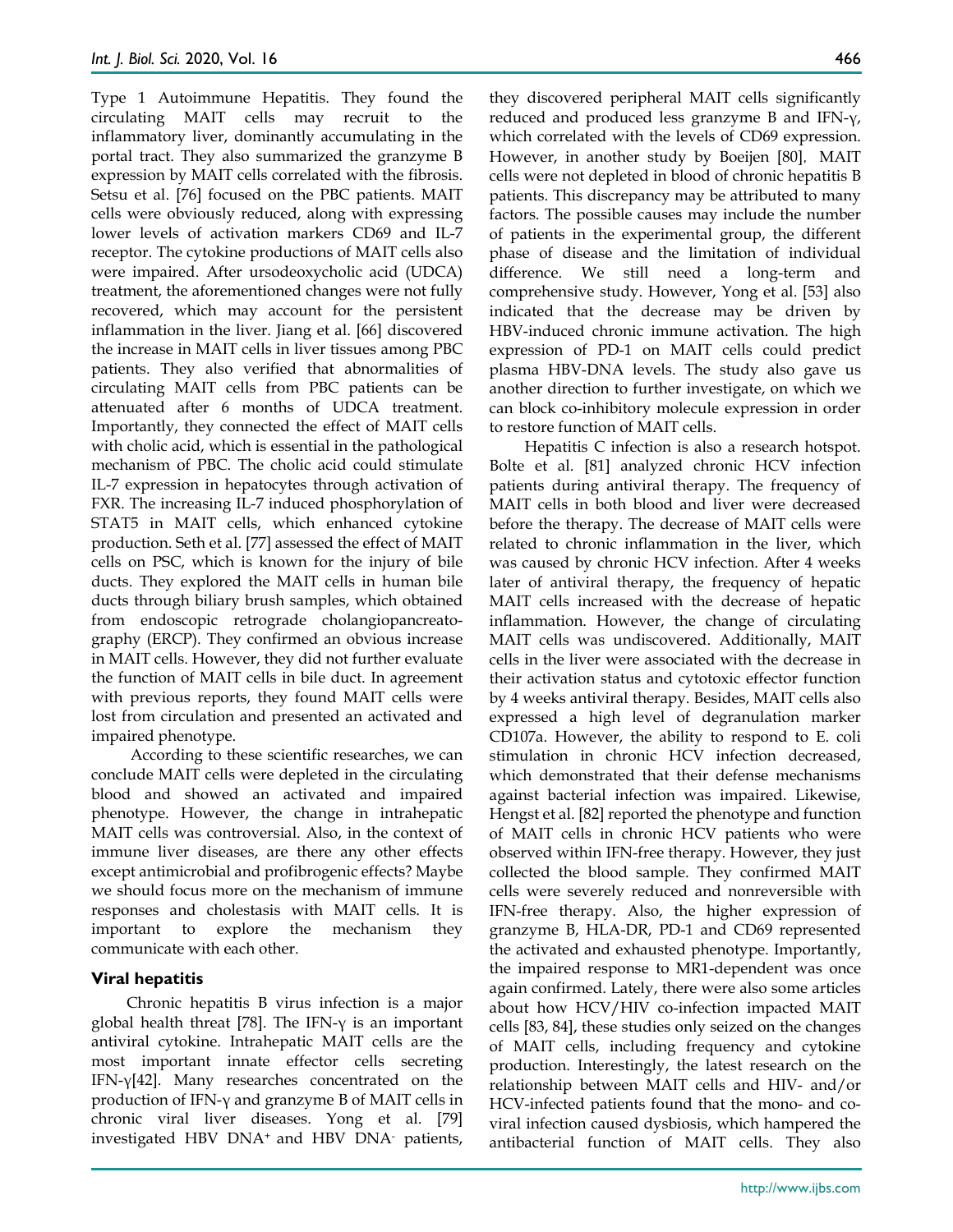suggested the reduction of MAIT cells in the blood may ascribe to the down-regulation of CD161 [85]. Meanwhile, some experts focused their attention on HDV infection [56]. In their experiment, in both peripheral blood and liver, MAIT cells dramatically declined.

In conclusion, MAIT cells showed impairment of immune response function. In parallel to the reduction of MAIT cells, the increasing IL-12 and IL-18 may contribute to the MAIT cell activation, loss and cell death. Therefore, we should demand further investigation to make sure what real roles do the MAIT cells play. Whether MAIT cells can be a new therapeutic target by enhancing the release of IFN-γ.

### **Liver cancer**

Liver cancer, especially hepatocellular carcinoma, is the fourth cause of cancer-related deaths worldwide [86]. All kinds of chronic diseases may eventually develop into liver cancer. The occurrence and development of liver cancer involves a variety of complex mechanisms. Among different mechanisms, the role of cannabinoid Receptor1 (CB1R) cannot be ignored [87]. The upregulation of cancerpromoting FOXM1 gene by CB1R was via a  $G_{i/o}/c$ AMP/CREBP pathway. Then FOXM1 can induce IDO2 expression and activation, which could upregulate Treg cells and proangiogenic genes. However, the management of liver cancer is difficult and complex. The treatment includes surgical resection, transplantation, percutaneous local ablation, transarterial embolization, radiotherapy and systemic pharmacological treatment [88]. Just as the research in CB1R, the tumor immune microenvironment and the inflammatory state in liver contribute to the progression of the diseases. Recently, increasing studies focused on the tumor immunotherapy, which control and remove tumors. Furthermore, immunotherapy can restart and maintain the tumor-immune cycle and restore the normal anti-tumor immune response. MengDuan et al. [89] focused on the relationship between hepatocellular carcinoma and MAIT cells, trying to reveal new approaches for cancer. They found that high density of tumor-infiltrating MAIT cells may be associated with unfavorable outcomes in HCC patients. In their study, they demonstrated MAIT cells were depleted in the tumor samples and expressed higher levels of immune checkpoints, such as PD-1, which proved the reduction of MAIT cells contributed to the immune exhaustion rather than apoptosis. In the context of tumor microenvironment, tumor-derived MAIT cells secreted less IFN-γ, IL-17 and granzyme B, perforin, but they secreted more IL-8, which is of great importance in promoting tumor

angiogenesis and progression. Besides, they co-cultured MAIT cells from healthy people PBMC, peritumor liver tissues and tumor-infiltrating with HCC cells. They concluded that normal MAIT cells could induce apoptosis of HCC cells, but their ability impaired in tumor environment. So, the future researches need to concentrate on how to modify MAIT cells to exert the anti-tumor efficiency. In addition to the primary liver cancer, the hepatic metastases are also an intractable problem in clinics. Except the surgical resection, the immunotherapy opens up a new direction of treatment. Shaler et al. [90] observed the frequency of MAIT cells were less abundant in hepatic metastases of colorectal carcinoma, while the function of MAIT cells were impaired as well. Besides, dysfunction of MAIT cell is not related to chemotherapy, for the high expression of MDR-1[8, 26].

According to above results, we propose MAIT cells provide a new therapeutic target for the treatment of cancer. The mechanisms of MAIT cells involved in cancer progression need to be further studied. More basic studies are needed to figure out MAIT cells agonist. It is of great importance to combine MAIT cells with chemotherapeutic agents.

## **4. Conclusion**

From the previous studies, infinite possibilities of MAIT cells have been discussed. However, due to the lack of liver samples, it is still unclear about the changes and function of intrahepatic MAIT cells. We cannot make the unified conclusion on how MAIT cells change in chronic liver injury and what mechanisms they participate in. Still, there are many cell types in the liver including hepatocytes, liver sinusoidal endothelial cells, NK cells and so on. There is a complex immune network. It is also a challenge for us to consider MAIT cells how to communicate with different cell types and change with the changing cells in the context of liver diseases. Considering the distribution of MAIT cells, they can exert its different effects on different organs. It will be interesting to get some insight into crosstalk between different organs, such as gut-liver axis, fat-liver axis. In different kinds of acute and chronic liver diseases, liver inflammation, immune disorders and microbiome dysbiosis can aggravate the progression of the disease. MAIT cell as an important member of immune cells, they can play important roles in the above-mentioned situation. We also need to distinguish whether MAIT cells in liver are our friends or foes. Therefore, it is of great importance to understand how to balance the advantages and disadvantages of MAIT cells. Some researches focus on the fundamental research of MAIT cells activation.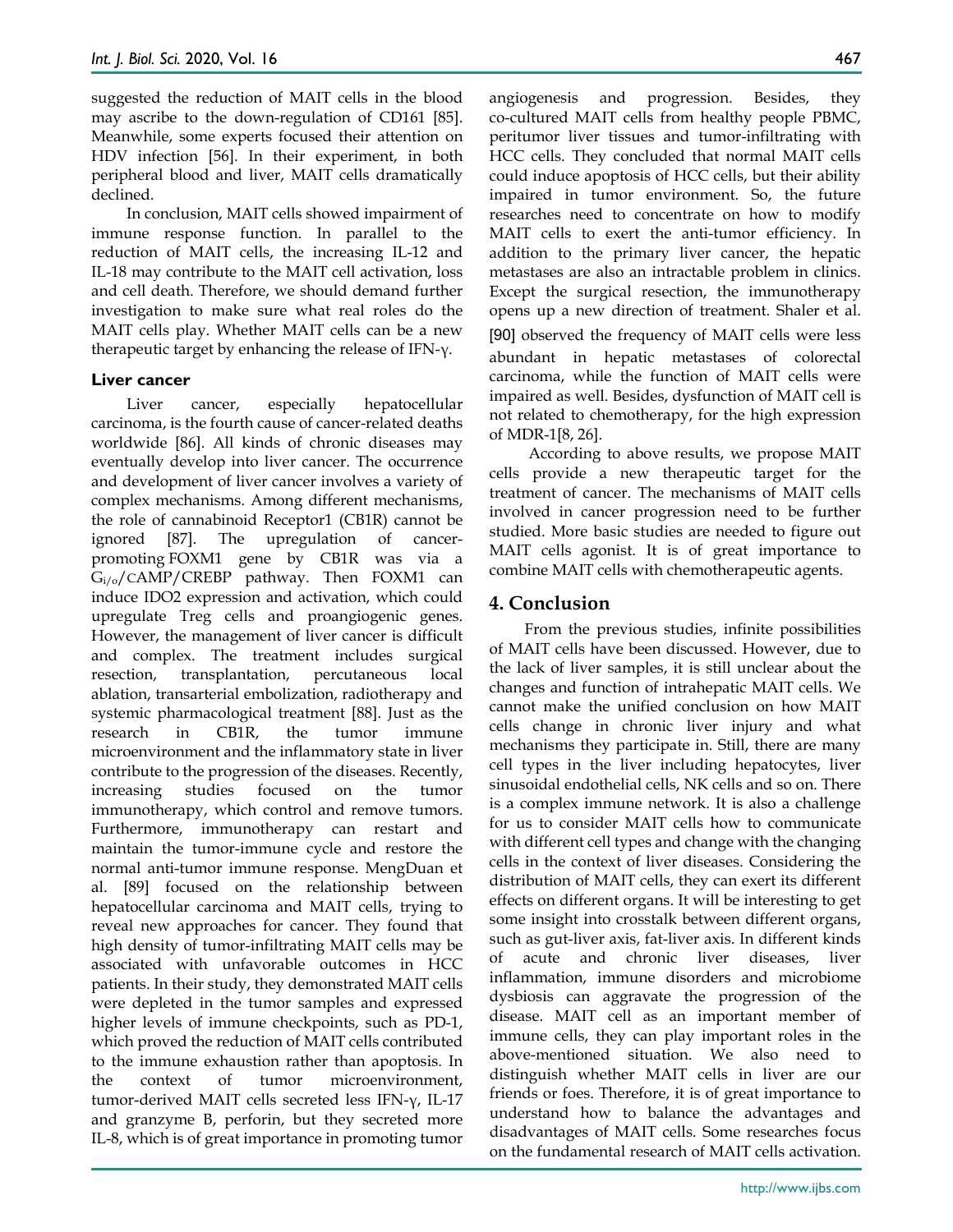We can learn that TLR8 agonists and salicylate can activate MAIT cells. Besides, with the discovery of cell exhaustion, if the immune checkpoint inhibitors can be the new therapeutic direction. Accompanying with the more studies about the agonists, we may modulate the MAIT cells in order to adapt to the different micro-environment. Along this line of consideration, whether MAIT cells can be used as biological markers for early diagnosis and prevention needs further study. Moreover, the mechanism why MAIT cells decrease in peripheral blood is still unclear, and we also need to explore new methods that can change the frequency and improve the function of MAIT cells. In view of limitation of studies where mice are totally different than people in functionality of MAIT, the suitable mouse model still need to be investigated and more human tissue samples also need to be studied.

In summary, MAIT cells can be a new and effective treatment for the liver disease. We speculate that in the next five years, the more clinical hepatic MAIT cell researches to characterize human MAIT cells. More researches to find out the detailed causes of MAIT cell changes. Finding the way to activate or inhibit MAIT cells in order to adapt to the different disease state. MAIT cells in combination with drugs treatment will solve the difficulties in the complication of chronic liver diseases.

#### **Acknowledgments**

The present study was supported by the Research fund project of the Anhui provincial institute of translational medicine, No. 2017zhyx18 and the Anhui Science and Technology Department: 2018 Key research and development plan projects, No. 1804h08020260.

#### **Competing Interests**

The authors have declared that no competing interest exists.

#### **References**

- [1] Balmer M L, Slack E, de Gottardi A, et al.. The liver may act as a firewall mediating mutualism between the host and its gut commensal microbiota. Sci Transl Med. 2014; 6: 237r-266r.
- [2] Tang X Z, Jo J, Tan A T, et al.. IL-7 licenses activation of human liver intrasinusoidal mucosal-associated invariant T cells. J Immunol. 2013; 190: 3142-3152.
- [3] Kjer-Nielsen L, Patel O, Corbett A J, et al.. MR1 presents microbial vitamin B metabolites to MAIT cells. Nature. 2012; 491: 717-723.
- [4] Treiner E, Duban L, Bahram S, et al.. Selection of evolutionarily conserved mucosal-associated invariant T cells by MR1. Nature. 2003; 422: 164-169.
- [5] Franciszkiewicz K, Salou M, Legoux F, et al.. MHC class I-related molecule, MR1, and mucosal-associated invariant T cells. Immunol Rev. 2016; 272: 120-138.
- [6] Porcelli S, Yockey C E, Brenner M B, Balk S P. Analysis of T cell antigen receptor (TCR) expression by human peripheral blood CD4-8 alpha/beta T cells demonstrates preferential use of several V beta genes and an invariant TCR alpha chain. J Exp Med. 1993; 178: 1-16.
- [7] Tilloy F, Treiner E, Park S H, et al.. An invariant T cell receptor alpha chain defines a novel TAP-independent major histocompatibility complex class Ib-restricted alpha/beta T cell subpopulation in mammals. J Exp Med. 1999; 189: 1907-1921.
- [8] Dusseaux M, Martin E, Serriari N, et al.. Human MAIT cells are xenobiotic-resistant, tissue-targeted, CD161hi IL-17-secreting T cells. Blood. 2011; 117: 1250-1259.
- [9] Jeffery H C, van Wilgenburg B, Kurioka A, et al.. Biliary epithelium and liver B cells exposed to bacteria activate intrahepatic MAIT cells through MR1. J Hepatol. 2016; 64: 1118-1127.
- [10] Huang S, Gilfillan S, Cella M, et al.. Evidence for MR1 antigen presentation to mucosal-associated invariant T cells. J Biol Chem. 2005; 280: 21183-21193.
- [11] Walker L J, Kang Y H, Smith M O, et al.. Human MAIT and CD8alphaalpha cells develop from a pool of type-17 precommitted CD8+ T cells. Blood. 2012; 119: 422-433.
- [12] Legoux F, Bellet D, Daviaud C, et al.. Microbial metabolites control the thymic development of mucosal-associated invariant T cells. Science. 2019; 366: 494-499.
- [13] Rahimpour A, Koay H F, Enders A, et al.. Identification of and functionally heterogeneous mouse mucosal-associated invariant T cells using MR1 tetramers. J Exp Med. 2015; 212: 1095-1108.
- [14] Corbett A J, Eckle S B, Birkinshaw R W, et al.. T-cell activation by transitory neo-antigens derived from distinct microbial pathways. Nature. 2014; 509: 361-365.
- [15] Gherardin N A, Souter M N, Koay H F, et al.. Human blood MAIT cell subsets defined using MR1 tetramers. Immunol Cell Biol. 2018; 96: 507-525.
- [16] Martin E, Treiner E, Duban L, et al.. Stepwise development of MAIT cells in mouse and human. Plos Biol. 2009; 7: e54.
- [17] Hegde P, Weiss E, Paradis V, et al.. Mucosal-associated invariant T cells are a profibrogenic immune cell population in the liver. Nat Commun. 2018; 9: 2146.
- [18] Reantragoon R, Corbett A J, Sakala I G, et al.. Antigen-loaded MR1 tetramers define T cell receptor heterogeneity in mucosal-associated invariant T cells. J Exp Med. 2013; 210: 2305-2320.
- [19] Sakala I G, Kjer-Nielsen L, Eickhoff C S, et al.. Functional Heterogeneity and Antimycobacterial Effects of Mouse Mucosal-Associated Invariant T Cells Specific for Riboflavin Metabolites. J Immunol. 2015; 195: 587-601.
- [20] Gherardin N A, McCluskey J, Rossjohn J, Godfrey D I. The Diverse Family of MR1-Restricted T Cells. J Immunol. 2018; 201: 2862-2871.
- [21] Cui Y, Franciszkiewicz K, Mburu Y K, et al.. Mucosal-associated invariant T cell-rich congenic mouse strain allows functional evaluation. J Clin Invest. 2015; 125: 4171-4185.
- [22] Koay H F, Gherardin N A, Xu C, et al.. Diverse MR1-restricted T cells in mice and humans. Nat Commun. 2019; 10: 2243.
- [23] Leeansyah E, Svard J, Dias J, et al.. Arming of MAIT Cell Cytolytic Antimicrobial Activity Is Induced by IL-7 and Defective in HIV-1 Infection. Plos Pathog. 2015; 11: e1005072.
- [24] Riva A, Patel V, Kurioka A, et al.. Mucosa-associated invariant T cells link intestinal immunity with antibacterial immune defects in alcoholic liver disease. Gut. 2018; 67: 918-930.
- [25] Lamichhane R, Schneider M, de la Harpe S M, et al.. TCR- or Cytokine-Activated CD8(+) Mucosal-Associated Invariant T Cells Are Rapid Polyfunctional Effectors That Can Coordinate Immune Responses. Cell Rep. 2019; 28: 3061-3076.
- [26] Fergusson J R, Ussher J E, Kurioka A, Klenerman P, Walker L J. High MDR-1 expression by MAIT cells confers resistance to cytotoxic but not immunosuppressive MDR-1 substrates. Clin Exp Immunol. 2018; 194: 180-191.
- [27] Le Bourhis L, Martin E, Peguillet I, et al.. Antimicrobial activity of mucosal-associated invariant T cells. Nat Immunol. 2010; 11: 701-708.
- [28] Kelly J, Minoda Y, Meredith T, et al.. Chronically stimulated human MAIT cells are unexpectedly potent IL-13 producers. Immunol Cell Biol. 2019; 97: 689-699.
- [29] Kurioka A, Ussher J E, Cosgrove C, et al.. MAIT cells are licensed through granzyme exchange to kill bacterially sensitized targets. Mucosal Immunol. 2015; 8: 429-440.
- [30] Shaler C R, Choi J, Rudak P T, et al.. MAIT cells launch a rapid, robust and distinct hyperinflammatory response to bacterial superantigens and quickly acquire an anergic phenotype that impedes their cognate antimicrobial function: Defining a novel mechanism of superantigen-induced immunopathology and immunosuppression. Plos Biol. 2017; 15: e2001930.
- [31] Meierovics A I, Cowley S C. MAIT cells promote inflammatory monocyte differentiation into dendritic cells during pulmonary intracellular infection. J Exp Med. 2016; 213: 2793-2809.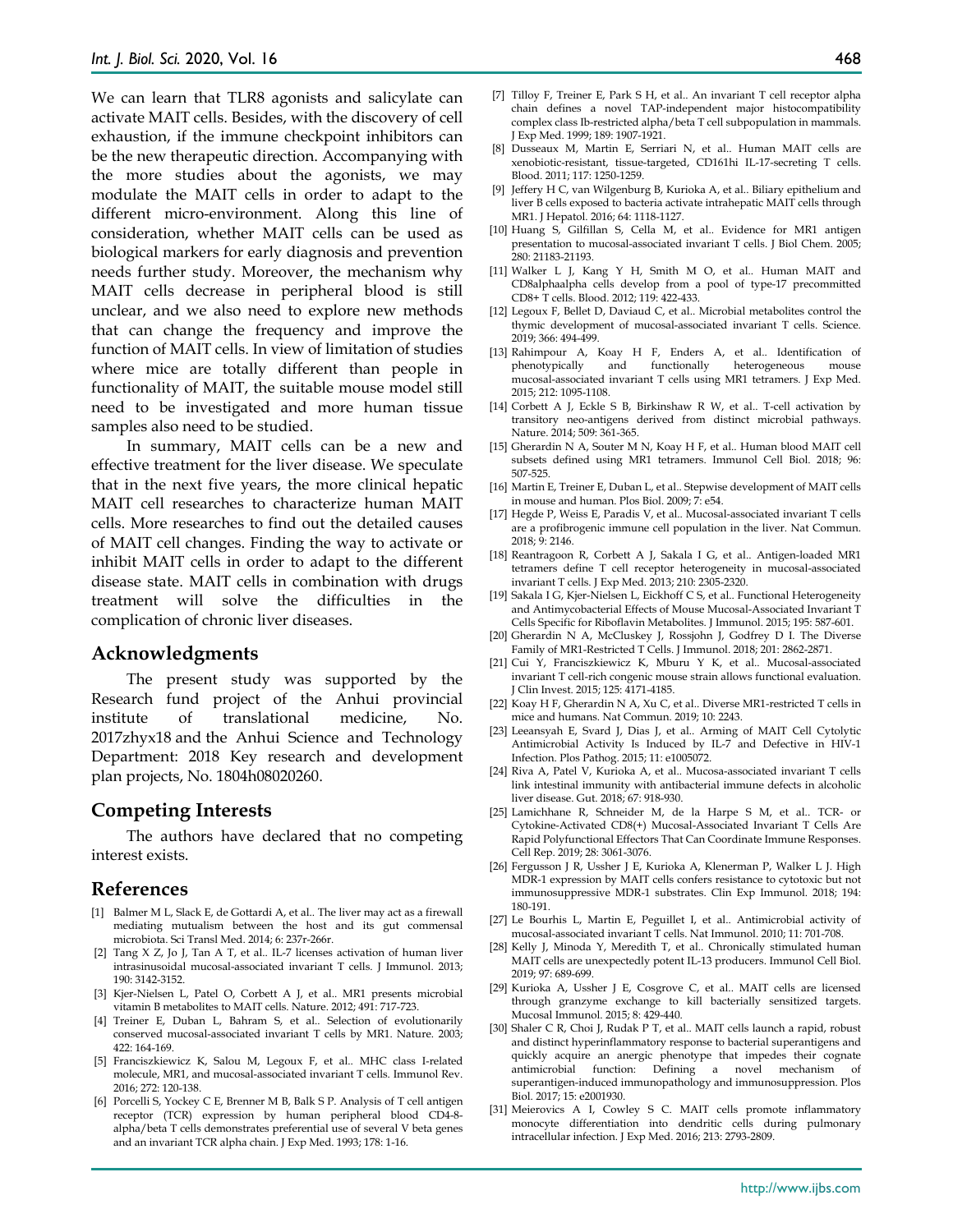- [32] Salio M, Gasser O, Gonzalez-Lopez C, et al.. Activation of Human Mucosal-Associated Invariant T Cells Induces CD40L-Dependent Maturation of Monocyte-Derived and Primary Dendritic Cells. J Immunol. 2017; 199: 2631-2638.
- [33] Meierovics A, Yankelevich W J, Cowley S C. MAIT cells are critical for optimal mucosal immune responses during in vivo pulmonary bacterial infection. Proc Natl Acad Sci U S A. 2013; 110: E3119-E3128.
- [34] Bennett M S, Trivedi S, Iyer A S, Hale J S, Leung D T. Human mucosal-associated invariant T (MAIT) cells possess capacity for B cell help. J Leukocyte Biol. 2017; 102: 1261-1269.
- [35] Tastan C, Karhan E, Zhou W, et al.. Tuning of human MAIT cell activation by commensal bacteria species and MR1-dependent T-cell presentation. Mucosal Immunol. 2018; 11: 1591-1605.
- [36] Ussher J E, van Wilgenburg B, Hannaway R F, et al.. TLR signaling in human antigen-presenting cells regulates MR1-dependent activation of MAIT cells. Eur J Immunol. 2016; 46: 1600-1614.
- [37] Banki Z, Krabbendam L, Klaver D, et al.. Antibody opsonization enhances MAIT cell responsiveness to bacteria via a TNF-dependent mechanism. Immunol Cell Biol. 2019; 97: 538-551.
- [38] Liu J, Brutkiewicz R R. The Toll-like receptor 9 signalling pathway regulates MR1-mediated bacterial antigen presentation in B cells. Immunology. 2017; 152: 232-242.
- [39] Huang S, Gilfillan S, Kim S, et al.. MR1 uses an endocytic pathway to activate mucosal-associated invariant T cells. J Exp Med. 2008; 205: 1201-1211.
- [40] Havenith S H, Yong S L, Henson S M, et al.. Analysis of stem-cell-like properties of human CD161++IL-18Ralpha+ memory CD8+ T cells. Int Immunol. 2012; 24: 625-636.
- [41] Wallington J C, Williams A P, Staples K J, Wilkinson T. IL-12 and IL-7 synergize to control mucosal-associated invariant T-cell cytotoxic responses to bacterial infection. J Allergy Clin Immunol. 2018; 141: 2182-2195.
- [42] Jo J, Tan A T, Ussher J E, et al.. Toll-like receptor 8 agonist and bacteria trigger potent activation of innate immune cells in human liver. Plos Pathog. 2014; 10: e1004210.
- [43] Keller A N, Eckle S B, Xu W, et al.. Drugs and drug-like molecules can modulate the function of mucosal-associated invariant T cells. Nat Immunol. 2017; 18: 402-411.
- [44] Zinser M E, Highton A J, Kurioka A, et al.. Human MAIT cells show metabolic quiescence with rapid glucose-dependent upregulation of granzyme B upon stimulation. Immunol Cell Biol. 2018; 96: 666-674.
- [45] O'Brien A, Loftus R M, Pisarska M M, et al.. Obesity Reduces mTORC1 Activity in Mucosal-Associated Invariant T Cells, Driving Defective Metabolic and Functional Responses. J Immunol. 2019; 202: 3404-3411.
- [46] Leng T, Akther H D, Hackstein C P, et al.. TCR and Inflammatory Signals Tune Human MAIT Cells to Exert Specific Tissue Repair and Effector Functions. Cell Rep. 2019; 28: 3077-3091.
- [47] Hinks T, Marchi E, Jabeen M, et al.. Activation and In Vivo Evolution of the MAIT Cell Transcriptome in Mice and Humans Reveals Tissue Repair Functionality. Cell Rep. 2019; 28: 3249-3262.
- [48] Lee O J, Cho Y N, Kee S J, et al.. Circulating mucosal-associated invariant T cell levels and their cytokine levels in healthy adults. Exp Gerontol. 2014; 49: 47-54.
- [49] Koay H F, Godfrey D I, Pellicci D G. Development of mucosal-associated invariant T cells. Immunol Cell Biol. 2018; 96: 598-606.
- [50] Chen P, Deng W, Li D, et al.. Circulating Mucosal-Associated Invariant T Cells in a Large Cohort of Healthy Chinese Individuals From Newborn to Elderly. Front Immunol. 2019; 10.
- [51] Gerart S, Siberil S, Martin E, et al.. Human iNKT and MAIT cells exhibit a PLZF-dependent proapoptotic propensity that is counterbalanced by XIAP. Blood. 2013; 121: 614-623.
- [52] Rouxel O, Da S J, Beaudoin L, et al., Cytotoxic and regulatory roles of mucosal-associated invariant T cells in type 1 diabetes. Nat Immunol. 2017; 18: 1321-1331.
- [53] Yong Y K, Saeidi A, Tan H Y, et al.. Hyper-Expression of PD-1 Is Associated with the Levels of Exhausted and Dysfunctional Phenotypes of Circulating CD161(++)TCR iValpha7.2(+) Mucosal-Associated Invariant T Cells in Chronic Hepatitis B Virus Infection. Front Immunol. 2018; 9: 472.
- [54] Jiang J, Wang X, An H, et al.. Mucosal-associated invariant T-cell function is modulated by programmed death-1 signaling in patients with active tuberculosis. Am J Respir Crit Care Med. 2014; 190: 329-339.
- [55] Leeansyah E, Ganesh A, Quigley M F, et al.. Activation, exhaustion, and persistent decline of the antimicrobial MR1-restricted MAIT-cell population in chronic HIV-1 infection. Blood. 2013; 121: 1124-1135.
- [56] Dias J, Hengst J, Parrot T, et al.. Chronic hepatitis delta virus infection leads to functional impairment and severe loss of MAIT cells. J Hepatol. 2019; 71: 301-312.
- [57] Bottcher K, Rombouts K, Saffioti F, et al.. MAIT cells are chronically activated in patients with autoimmune liver disease and promote profibrogenic hepatic stellate cell activation. Hepatology. 2018; 68: 172-186.
- [58] Gold M C, Cerri S, Smyk-Pearson S, et al.. Human mucosal associated invariant T cells detect bacterially infected cells. Plos Biol. 2010; 8: e1000407.
- [59] Loh L, Wang Z, Sant S, et al.. Human mucosal-associated invariant T cells contribute to antiviral influenza immunity via IL-18-dependent activation. Proc Natl Acad Sci U S A. 2016; 113: 10133-10138.
- [60] Sundstrom P, Ahlmanner F, Akeus P, et al.. Human Mucosa-Associated Invariant T Cells Accumulate in Colon Adenocarcinomas but Produce Reduced Amounts of IFN-gamma. J Immunol. 2015; 195: 3472-3481.
- [61] Won E J, Ju J K, Cho Y N, et al.. Clinical relevance of circulating mucosal-associated invariant T cell levels and their anti-cancer activity in patients with mucosal-associated cancer. Oncotarget. 2016; 7: 76274-76290.
- [62] Gracey E, Qaiyum Z, Almaghlouth I, et al.. IL-7 primes IL-17 in mucosal-associated invariant T (MAIT) cells, which contribute to the Th17-axis in ankylosing spondylitis. Ann Rheum Dis. 2016; 75: 2124-2132.
- [63] Serriari N E, Eoche M, Lamotte L, et al.. Innate mucosal-associated invariant T (MAIT) cells are activated in inflammatory bowel diseases. Clinical & Experimental Immunology. 2014; 176: 266-274.
- [64] Magalhaes I, Pingris K, Poitou C, et al.. Mucosal-associated invariant T cell alterations in obese and type 2 diabetic patients. J Clin Invest. 2015; 125: 1752-1762.
- [65] Kang S J, Jin H M, Won E J, et al.. Activation, Impaired Tumor Necrosis Factor-alpha Production, and Deficiency of Circulating Mucosal-Associated Invariant T Cells in Patients with Scrub Typhus. PLoS Negl Trop Dis. 2016; 10: e4832.
- [66] Jiang X, Lian M, Li Y, et al.. The immunobiology of mucosal-associated invariant T cell (MAIT) function in primary biliary cholangitis: Regulation by cholic acid-induced Interleukin-7. J Autoimmun. 2018; 90: 64-75.
- [67] Rehm J, Samokhvalov A V, Shield K D. Global burden of alcoholic liver diseases. J Hepatol. 2013; 59: 160-168.
- [68] [No authors listed]. Alcohol use and burden for 195 countries and territories, 1990-2016: a systematic analysis for the Global Burden of Disease Study 2016. Lancet. 2018; 392: 1015-1035.
- [69] Seitz H K, Bataller R, Cortez-Pinto H, et al.. Alcoholic liver disease. Nat Rev Dis Primers. 2018; 4: 16.
- [70] Li W, Lin E L, Liangpunsakul S, et al.. Alcohol Abstinence Does Not Fully Reverse Abnormalities of Mucosal-Associated Invariant T Cells in the Blood of Patients With Alcoholic Hepatitis. Clin Transl Gastroenterol. 2019.
- [71] Gao B, Ma J, Xiang X. MAIT cells: a novel therapeutic target for alcoholic liver disease? Gut. 2018; 67: 784-786.
- [72] Younossi Z M, Koenig A B, Abdelatif D, Fazel Y, Henry L, Wymer M. Global epidemiology of nonalcoholic fatty liver disease-Meta-analytic assessment of prevalence, incidence, and outcomes. Hepatology. 2016; 64: 73-84.
- [73] Li Y, Huang B, Jiang X, et al.. Mucosal-Associated Invariant T Cells Improve Nonalcoholic Fatty Liver Disease Through Regulating Macrophage Polarization. Front Immunol. 2018; 9: 1994.
- [74] Liberal R, Grant C R. Cirrhosis and autoimmune liver disease: Current understanding. World J Hepatol. 2016; 8: 1157-1168.
- [75] Renand A, Habes S, Mosnier J F, et al.. Immune Alterations in Patients With Type 1 Autoimmune Hepatitis Persist Upon Standard Immunosuppressive Treatment. Hepatol Commun. 2018; 2: 968-981.
- [76] Setsu T, Yamagiwa S, Tominaga K, et al.. Persistent reduction of mucosal-associated invariant T cells in primary biliary cholangitis. J Gastroenterol Hepatol. 2018; 33: 1286-1294.
- [77] von Seth E, Zimmer C L, Reuterwall-Hansson M, et al.. Primary sclerosing cholangitis leads to dysfunction and loss of MAIT cells. Eur J Immunol. 2018; 48: 1997-2004.
- [78] Lozano R, Naghavi M, Foreman K, et al.. Global and regional mortality from 235 causes of death for 20 age groups in 1990 and 2010: a systematic analysis for the Global Burden of Disease Study 2010. Lancet. 2012; 380: 2095-2128.
- [79] Yong Y K, Tan H Y, Saeidi A, et al.. Decrease of CD69 levels on TCR V a 7.2+ CD4+ innate-like lymphocytes is associated with impaired cytotoxic functions in chronic hepatitis B virus-infected patients. Innate Immun-London. 2017; 23: 459-467.
- [80] Boeijen L L, Montanari N R, de Groen R A, et al.. Mucosal-Associated Invariant T Cells Are More Activated in Chronic Hepatitis B, but Not Depleted in Blood: Reversal by Antiviral Therapy. J Infect Dis. 2017; 216: 969-976.